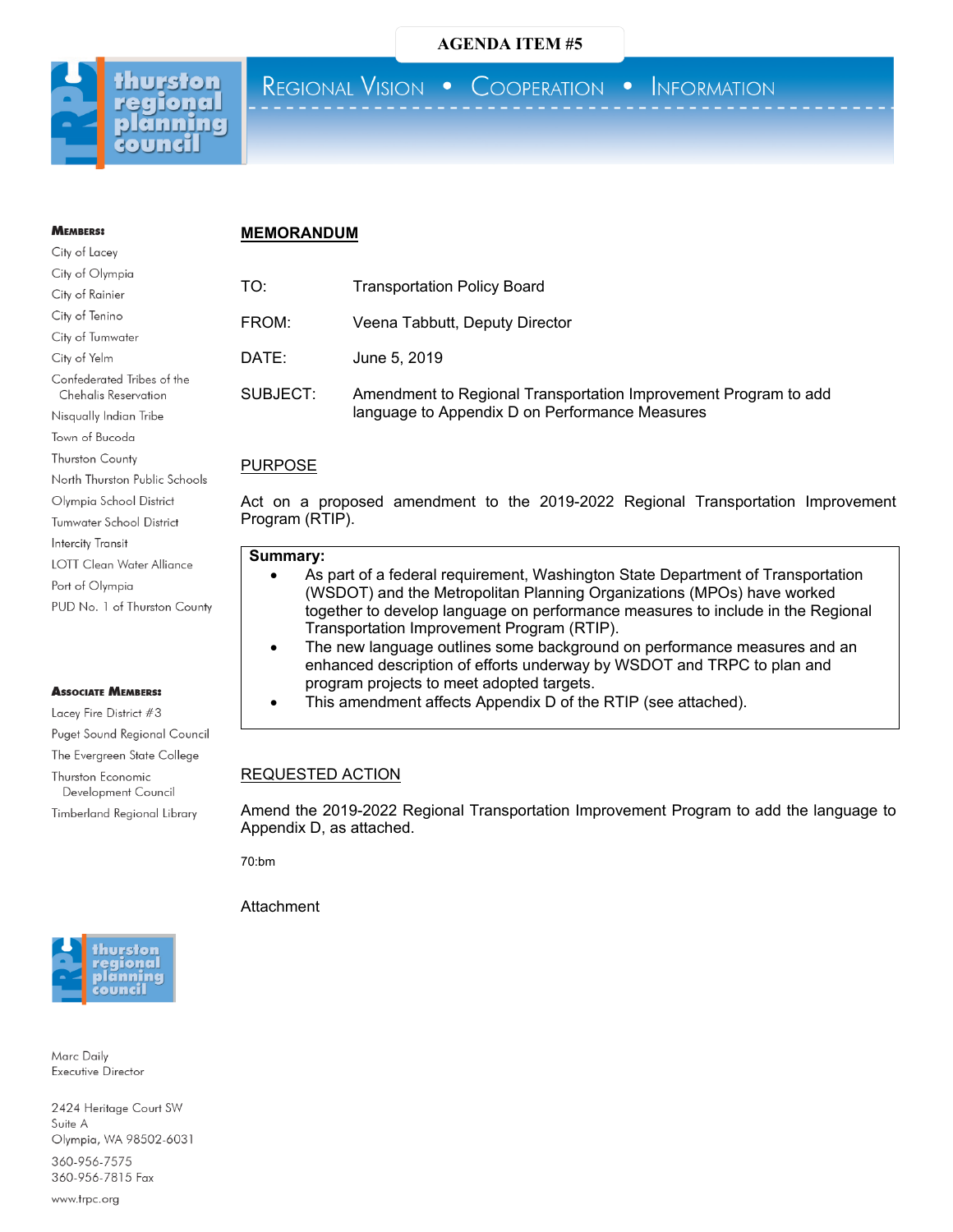# **APPENDIX D**

## **PERFORMANCE MEASURES**

#### **Performance Based Approach to Planning**

Performance-based planning, programming, and management, focused on national transportation goals, provides the means to the most efficient investment of federal transportation funds, improves project decision-making, and increases accountability and transparency (23 USC 150). In 2012, the passage of the Moving Ahead for Progress in the 21<sup>st</sup> Century (Map-21) Act first instituted this requirement for performance-based transportation planning. The Fixing America's Surface Transportation (FAST) Act, signed into law in December 2015, continues MAP 21's overall performance management approach, requiring states and Metropolitan Planning Organizations (MPOs) to undertake performance-based planning and programming to make progress toward identified national goals.

National performance goals have been established for the following key areas:

- 1. Safety: To achieve a significant reduction in traffic fatalities and serious injuries on all public roads.
- 2. Infrastructure condition: To maintain the highway infrastructure asset system in a state of good repair.
- 3. Congestion reduction: To achieve a significant reduction in congestion on the National Highway System.
- 4. System reliability: To improve the efficiency of the surface transportation system.
- 5. Freight movement and economic vitality: To improve the National Highway Freight Network, strengthen the ability of rural communities to access national and international trade markets, and support regional economic development.
- 6. Environmental sustainability: To enhance the performance of the transportation system while protecting and enhancing the natural environment.
- 7. Reduced project delivery delays: To reduce project costs, promote jobs and the economy, and expedite the movement of people and goods by accelerating project completion through eliminating delays in the project development and delivery process, including reducing regulatory burdens and improving agencies' work practices.

## **MPO Responsibilities**

Federal 23 USC Part 134 directs metropolitan planning organizations (MPOs) to take a performance-based approach to transportation planning. Specifically, as the MPO for the Thurston Region, Thurston Regional Planning Council (TRPC) is required to establish performance targets under the performance measure framework laid out in as laid out in federal rule 23 CFR Part 49.105. The framework gives flexibility to TRPC to either support Washington State Department of Transportation's (WSDOT) statewide performance measure targets, or to establish targets for the MPO boundary, depending on the performance measure, 180 days after WSDOT or the public provider of transportation in our region (Intercity Transit) develops performance measure targets. If an MPO supports a WSDOT target, they also must agree to plan and program projects so that they contribute toward the accomplishment of the relevant WSDOT target.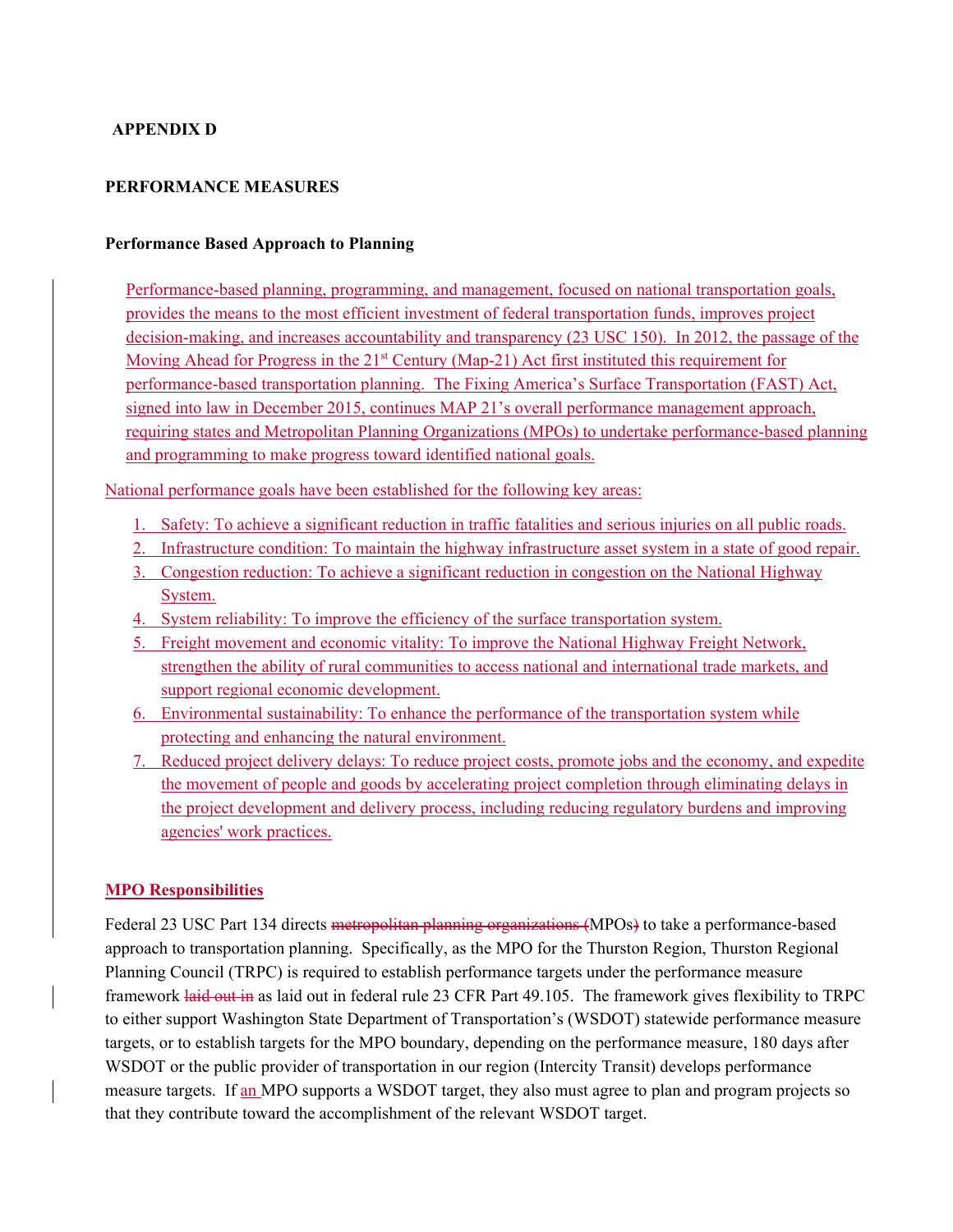In 2017 and 2018, TRPC adopted MPO or supported WSDOT performance measure targets relating to the following subject areas.

- Safety (adopted MPO target)
- Pavement & bridge (supported WSDOT target)
- System performance/congestion (supported WSDOT target)
- Freight movement (supported WSDOT target)
- Congestion mitigation & air quality (supported WSDOT target)
- Transit asset management (adopted MPO Target developed by Intercity Transit)

# **Transportation Improvement Program and Performance Measures**

Federal 23 USC Part 134 directs that *"the transportation improvement program shall include, to the maximum extent practicable, a description of the anticipated effect of the transportation improvement program toward achieving the performance targets established in the metropolitan transportation plan, linking investment priorities to those performance targets."*

# *Safety*

Washington MPOs and WSDOT have agreed to plan and program projects to work towards, and to achieve, Washington safety targets that are reported to the Federal Highway Administration (FHWA)as part of WSDOT's Highway Safety Improvement Program annual submittal. While safety is a component of all projects that are planned and programmed by TRPC, projects funding by the Highway Safety Improvement Program (HSIP) are specifically selected for safety.

# *Pavement and Bridges*

RCW 47.05 and the Washington State Department of Transportation's (WSDOT's) Highway System Plan set the direction for management of infrastructure condition for Washington State highways, which is to preserve pavements and bridges at lowest life cycle cost. The lowest life cycle strategy for any pavement or bridge is the strategy that maintains acceptable condition at the lowest annualized cost over the life of the asset. WSDOT and local jurisdictions within TRPC's MPO boundary have demonstrated this by taking a preservation first approach to pavement and bridge management over several decades.

Local agencies manage approximately 31% of the non-Interstate National Highway System (NHS) in Washington State. Using the Target Setting Framework, WSDOT worked with Metropolitan Planning Organizations (MPOs) to establish performance measures and communicate its pavement and bridge management practices, as well as what these practices mean in the context of the National Highway System (NHS). WSDOT has also communicated the annual average state facility needs for pavements and bridges within each MPO boundary. Further supporting asset performance and investments on the NHS, WSDOT Local Programs issued a call for projects specifically focused on asset management practices, for pavements on NHS roadways.

Washington MPOs and WSDOT have agreed to plan and program projects to work towards and achieve Washington pavement and bridge condition targets for infrastructure condition under 23 CFR 490. As required under 23 CFR 515, the specific strategies for pavement and bridge preservation are documented in WSDOT's Transportation Asset Management Plan, certified by FHWA in May 2018.

*System Performance, Freight, and Congestion Mitigation and Air Quality (CMAQ)*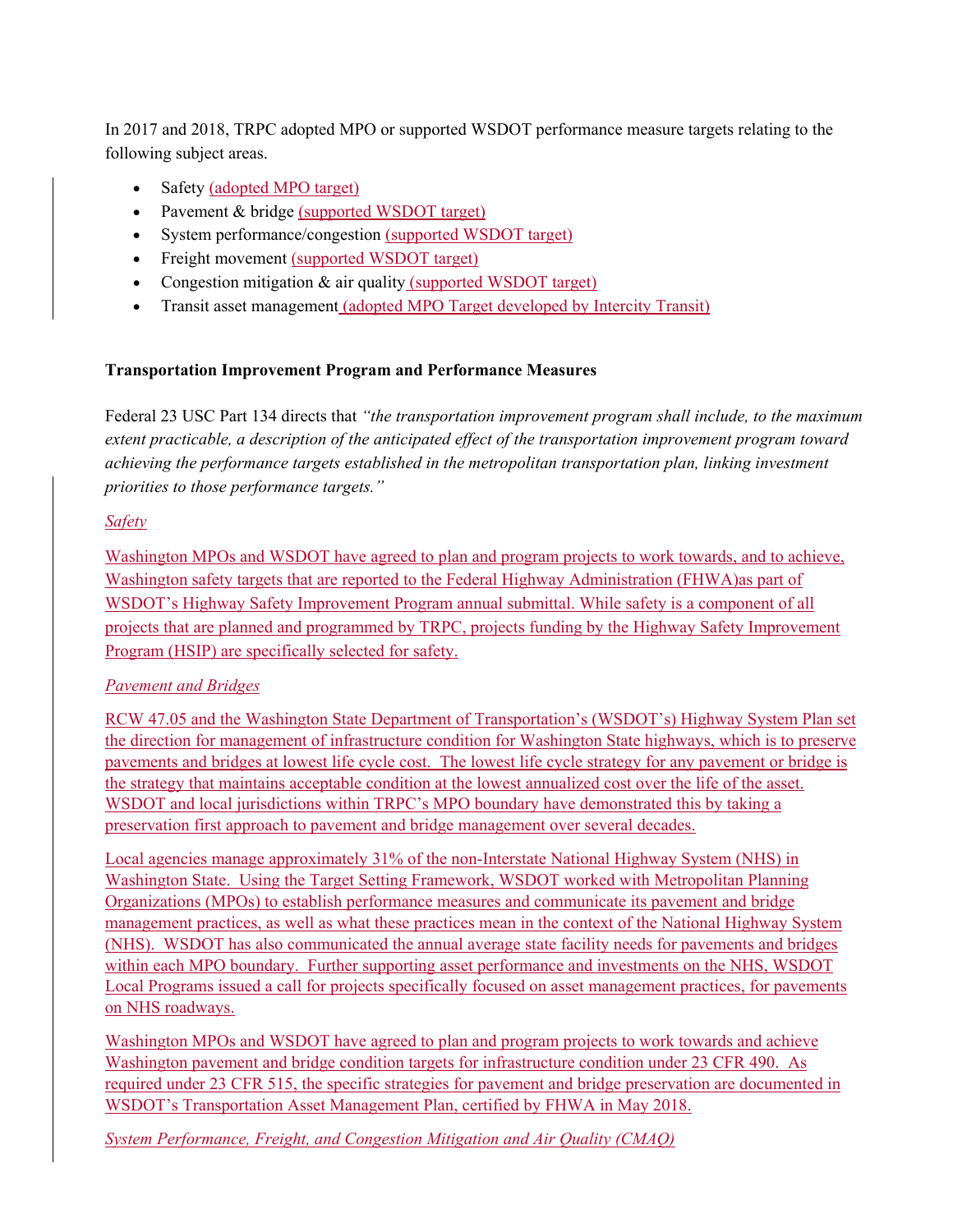In 2018, Washington State Metropolitan Planning Organizations (MPOs) and the Washington State Department of Transportation (WSDOT) set, adopted, and reported to FHWA statewide targets for the Highway System Performance, Freight, and Congestion Mitigation and Emissions performance measures. Washington State MPOs and WSDOT are working to improve the planning and programming process to more fully align funding decisions with performance targets.

In Washington State, many of the projects selected to address mobility are prioritized through the legislative process. For this reason, it is essential that WSDOT, TRPC, and local agencies coordinate their transportation planning efforts to develop transportation priorities that contribute towards performance targets and can be shared with lawmakers.

One such way WSDOT and its partner MPOs and Regional Transportation Planning Organizations (RTPOs) are working to make performance-supporting projects and programs clear to the legislature is through the Plan Alignment Work Group. A major focus of the group is to increase the consistency between regional plans and WSDOT's statewide plans, which includes sharing and collaboratively perfecting the data and information necessary to identify a comprehensive list of financial forecasts, maintenance needs, and project priorities related to the state system within MPOs and RTPOs.

Another way WSDOT and its partners are assessing performance and target achievement is through the Regional Integrated Transportation Information System (RITIS) data tool. The state's financial participation makes this tool available for WSDOT and MPOs to use the system in evaluating regional targets and to assist in other decision-making processes.

To guide freight investments and improve freight system performance in Washington, WSDOT developed the 2017 Washington State Freight Investment Plan by engaging various freight partners and stakeholders, including MPOs and RTPOs. The Freight Investment Plan identified freight priority projects and described how those priorities would be invested and funded through FFY 2016–2020 National Highway Freight Program (NHFP) funds. Those NHFP investments are incorporated into the RTIP, contributing to improving statewide freight performance on National Highway Freight Network.

Investments to improve air quality are selected for CMAQ funding by TRPC based on their overall contribution to Particulate Matter 10 (PM10) reduction as well as other related criteria.

# *Transit Asset Management*

In January 2017, Intercity Transit established their transit State of Good Repair (SGR) goals, performance measures, and submitted it to TRPC so that it could be included in TRPC's performance targets and measurements. For more information regarding transit asset management, please visit WSDOT's Asset Management web site http://www.wsdot.wa.gov/Transit/Grants/Plan.htm. The projects selected and programmed in the STIP are the highest priority for working towards and achieving the targets.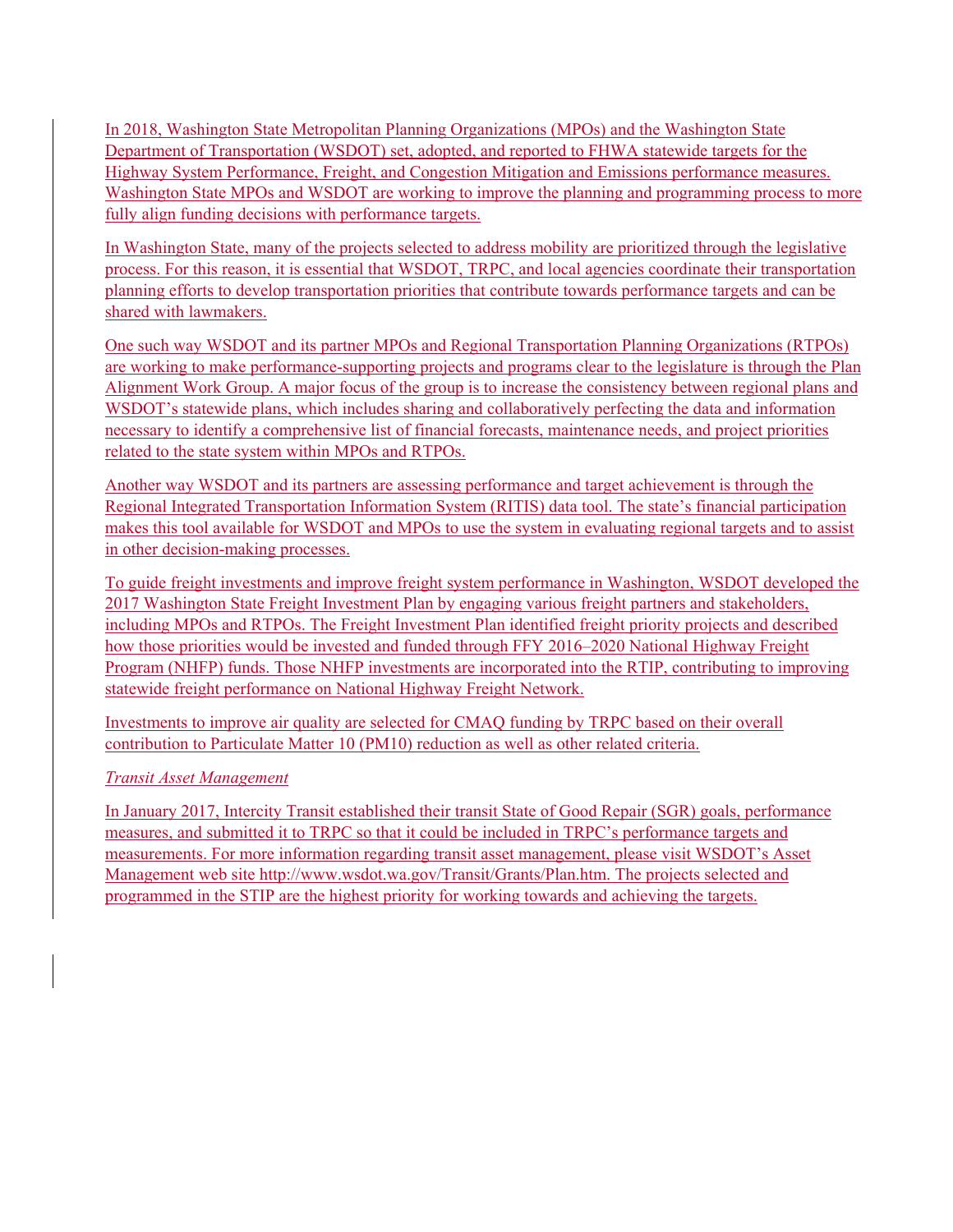Table 8 provides a summary of performance measures that can be related to specific projects shown in Table 3.

# **Table 8 Performance Measures**

| Subject Area and Performance Measure                                                            |       |  |  |  |
|-------------------------------------------------------------------------------------------------|-------|--|--|--|
| <b>Safety</b>                                                                                   |       |  |  |  |
| Number of fatalities on all public roads                                                        | $S-1$ |  |  |  |
| Number of fatalities per 100 million vehicle miles traveled (VMT) on all public roads           | $S-1$ |  |  |  |
| Number of serious injuries on all public roads                                                  | $S-1$ |  |  |  |
| Number of serious injuries per 100 million VMT on all public roads                              | $S-1$ |  |  |  |
| Number of non-motorist fatalities and serious injuries on all public roads                      | $S-2$ |  |  |  |
| <b>Pavement</b>                                                                                 |       |  |  |  |
| Percent of Interstate Pavement on the National Highway System in good condition                 | $P-1$ |  |  |  |
| Percent of Interstate Pavement on the National Highway System in poor condition                 | $P-1$ |  |  |  |
| Percent of non-Interstate Pavement on the National Highway System in good condition             | $P-2$ |  |  |  |
| Percent of non-Interstate Pavement on the National Highway System in poor condition             | $P-2$ |  |  |  |
| <b>Bridges</b>                                                                                  |       |  |  |  |
| Percent of National Highway System Bridges classified in good condition (weighted by deck       | $B-1$ |  |  |  |
| area)                                                                                           |       |  |  |  |
| Percent of National Highway System Bridges classified in poor condition (weighted by deck       | $B-1$ |  |  |  |
| area)                                                                                           |       |  |  |  |
| <b>Highway System Performance (Congestion)</b>                                                  |       |  |  |  |
| Percent of person-miles traveled on the Interstate System that are reliable                     | $C-1$ |  |  |  |
| Percent of person-miles traveled on the Non-Interstate National Highway System that are         | $C-2$ |  |  |  |
| reliable                                                                                        |       |  |  |  |
| Freight                                                                                         |       |  |  |  |
| Truck Travel Time Reliability (TTTR) Index (on the Interstate System)                           | $F-1$ |  |  |  |
| <b>Congestion Mitigation and Air Quality</b>                                                    |       |  |  |  |
| Particulate Matter less than 10 microns (PM10) (kg/day)                                         | $A-1$ |  |  |  |
| <b>Transit Asset Management</b>                                                                 |       |  |  |  |
| Equipment: The percentage of non-revenue service vehicles (by type) that meets or exceeds       | $T-1$ |  |  |  |
| the Useful Life Benchmark (ULB)                                                                 | $T-2$ |  |  |  |
| Rolling Stock: The percentage of revenue vehicles (by type) that meets or exceeds the ULB       |       |  |  |  |
| (Buses, Paratransit Vans, and Vanpools)                                                         |       |  |  |  |
| Facilities: The percentage of facilities (by group) that are rated less than 3.0 on the Transit | $T-2$ |  |  |  |
| Economic Requirements Model (TERM) Scale                                                        |       |  |  |  |

 $\mathbf{I}$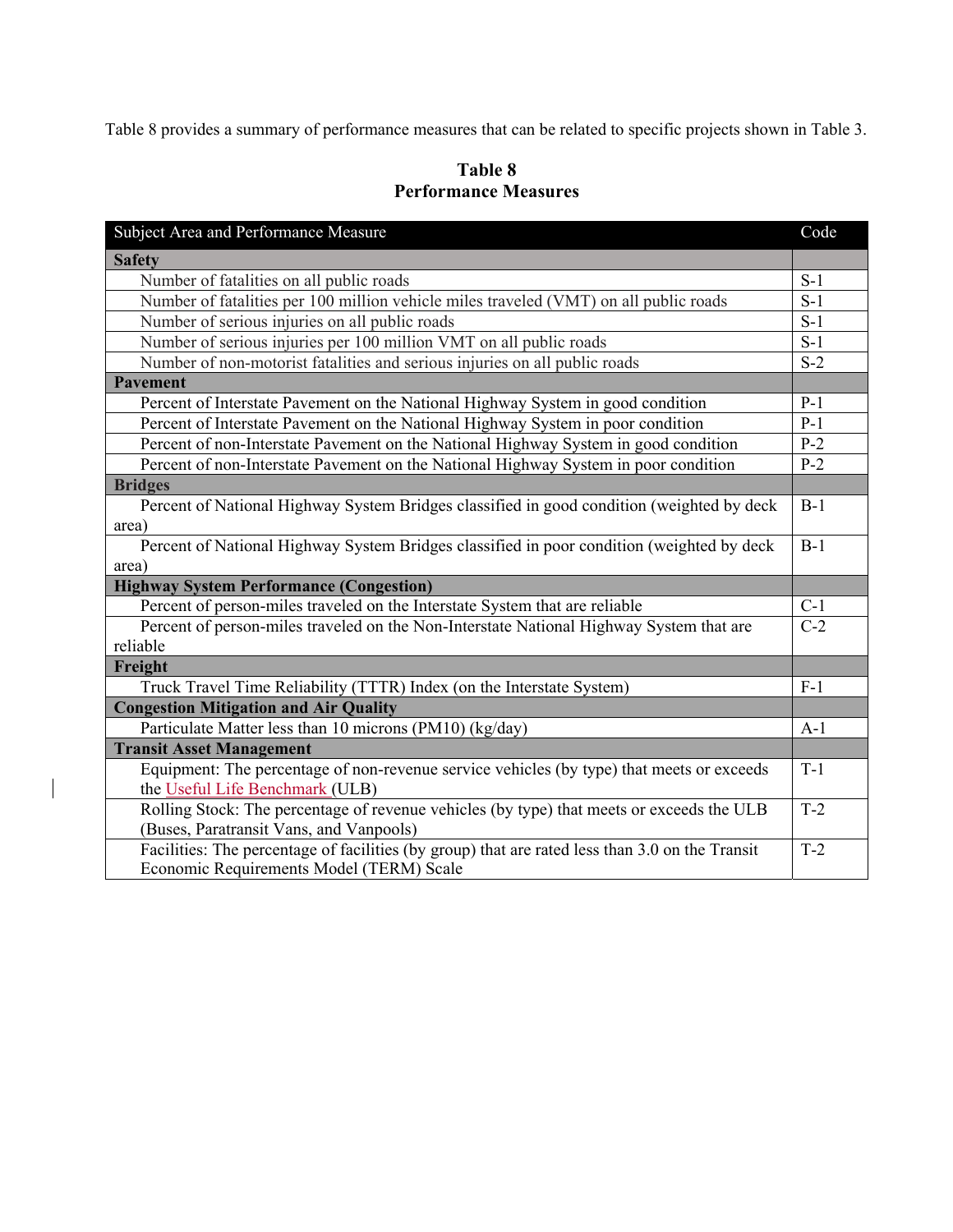# **Supporting Information**

Figures 7 and 8 provide maps of the National Highway System for reference.



**Figure 7: National Highway System, Thurston County** 

# **Figure 8: National Highway System, Urban Area**

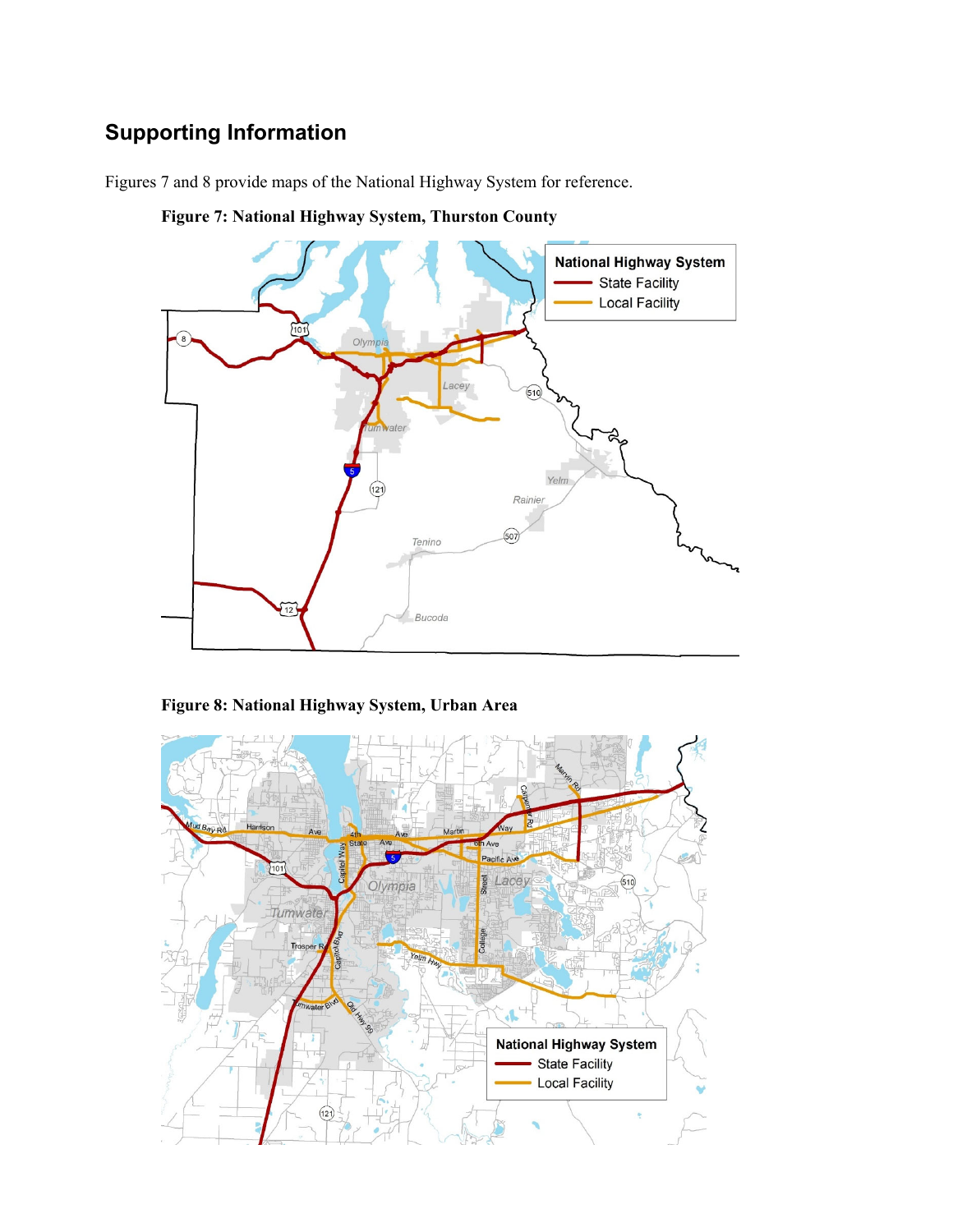Provided below are the bridges listed in WSDOT's performance measure data set. There are three local bridges in the inventory, and 59 WSDOT bridges.

| Owner           | <b>Bridge Number</b> | <b>Name</b>                    |
|-----------------|----------------------|--------------------------------|
| City (Tumwater) | $\overline{2}$       | CAPITOL BOULEVARD XING         |
| City (Olympia)  | 1                    | OLYMPIA-YASHIRO BRIDGE         |
| City (Olympia)  | 0000001A             | WEST OLYMPIA-YASHIRO BR        |
| <b>WSDOT</b>    | 101/502E             | <b>SCHNEIDER CREEK</b>         |
| <b>WSDOT</b>    | 101/502W             | <b>SCHNEIDER CREEK</b>         |
| <b>WSDOT</b>    | 101/506E             | PERRY CR                       |
| <b>WSDOT</b>    | 101/506W             | PERRY CR                       |
| <b>WSDOT</b>    | 101/507              | 2ND AVE SW OVER US 101         |
| <b>WSDOT</b>    | 101/508E             | MUD BAY                        |
| <b>WSDOT</b>    | 101/508W             | <b>MUD BAY</b>                 |
| <b>WSDOT</b>    | 101/510              | EVERGREEN PKWY OVER US 101     |
| <b>WSDOT</b>    | 101/512              | US 101 OVER BLACK LAKE BLVD    |
| <b>WSDOT</b>    | 101/513E             | US 101 OVER PERCIVAL CR        |
| <b>WSDOT</b>    | 101/513W             | US 101 OVER PERCIVAL CR        |
| <b>WSDOT</b>    | 101/515E-N           | <b>US 101 OVER I-5</b>         |
| <b>WSDOT</b>    | 101/515E-S           | <b>E-S RAMP OVER S-S RAMP</b>  |
| <b>WSDOT</b>    | 510/1                | SR 510 OVER I-5                |
| <b>WSDOT</b>    | 5/302E               | PRAIRIE CREEK                  |
| <b>WSDOT</b>    | 5/302W               | PRAIRIE CREEK                  |
| <b>WSDOT</b>    | 5/305                | <b>SCATTER CREEK</b>           |
| <b>WSDOT</b>    | 5/308                | <b>I-5 OVER SR 121-MAYTOWN</b> |
| <b>WSDOT</b>    | 5/314                | TROSPER RD OVER I-5            |
| <b>WSDOT</b>    | 5/315                | <b>I-5 OVER LINWOOD AVE</b>    |
| <b>WSDOT</b>    | 5/320                | <b>I-5 OVER DESCHUTES PKWY</b> |
| <b>WSDOT</b>    | 5/320S-W             | <b>S-W RAMP</b>                |
| <b>WSDOT</b>    | 5/321                | <b>CAPITOL LAKE</b>            |
| <b>WSDOT</b>    | 5/322                | <b>CAPITOL BLVD OVER I-5</b>   |
| <b>WSDOT</b>    | 5/323                | <b>I-5 OVER RAILROAD</b>       |
| <b>WSDOT</b>    | 5/324                | <b>I-5 OVER HENDERSON BLVD</b> |
| <b>WSDOT</b>    | $5/324W-S$           | W-S RAMP OVER HENDERSON        |
| <b>WSDOT</b>    | 5/325A               | N-14TH RAMP                    |
| <b>WSDOT</b>    | $5/325N-W$           | N-W RAMP                       |
| <b>WSDOT</b>    | 5/325S-W             | <b>S-W RAMP</b>                |
| <b>WSDOT</b>    | 5/327E-N             | PLUM-N RAMP OVER EASTSIDE      |
| <b>WSDOT</b>    | 5/327S-W             | S-PLUM RAMP OVER EASTSIDE      |
| <b>WSDOT</b>    | 5/328E-N             | PLUM ST RAMP OVER I-5          |
| <b>WSDOT</b>    | 5/332                | <b>I-5 OVER PACIFIC AVE</b>    |
| <b>WSDOT</b>    | $5/332W-S$           | W-S RAMP                       |
| <b>WSDOT</b>    | 5/335                | <b>SLEATER-KINNEY OVER I-5</b> |
| <b>WSDOT</b>    | 5/336                | <b>COLLEGE ST OVER I-5</b>     |
| <b>WSDOT</b>    | 5/337E               | <b>I-5 OVER MARTIN WAY</b>     |
| <b>WSDOT</b>    | 5/337W               | <b>I-5 OVER MARTIN WAY</b>     |
| <b>WSDOT</b>    | 5/339                | <b>CARPENTER RD OVER I-5</b>   |
| <b>WSDOT</b>    | 5/342E               | <b>MCALLISTER CR</b>           |
| <b>WSDOT</b>    | $5/342N-E$           | <b>MCALLISTER CR</b>           |
| <b>WSDOT</b>    | 5/342W               | MCALLISTER CREEK               |
| <b>WSDOT</b>    | $5/342W-S$           | <b>MCALLISTER CR</b>           |
| <b>WSDOT</b>    | 5/344E               | NISQUALLY R-SO OVERFLOW        |
| <b>WSDOT</b>    | $5/344S-E$           | <b>S-E RAMP</b>                |